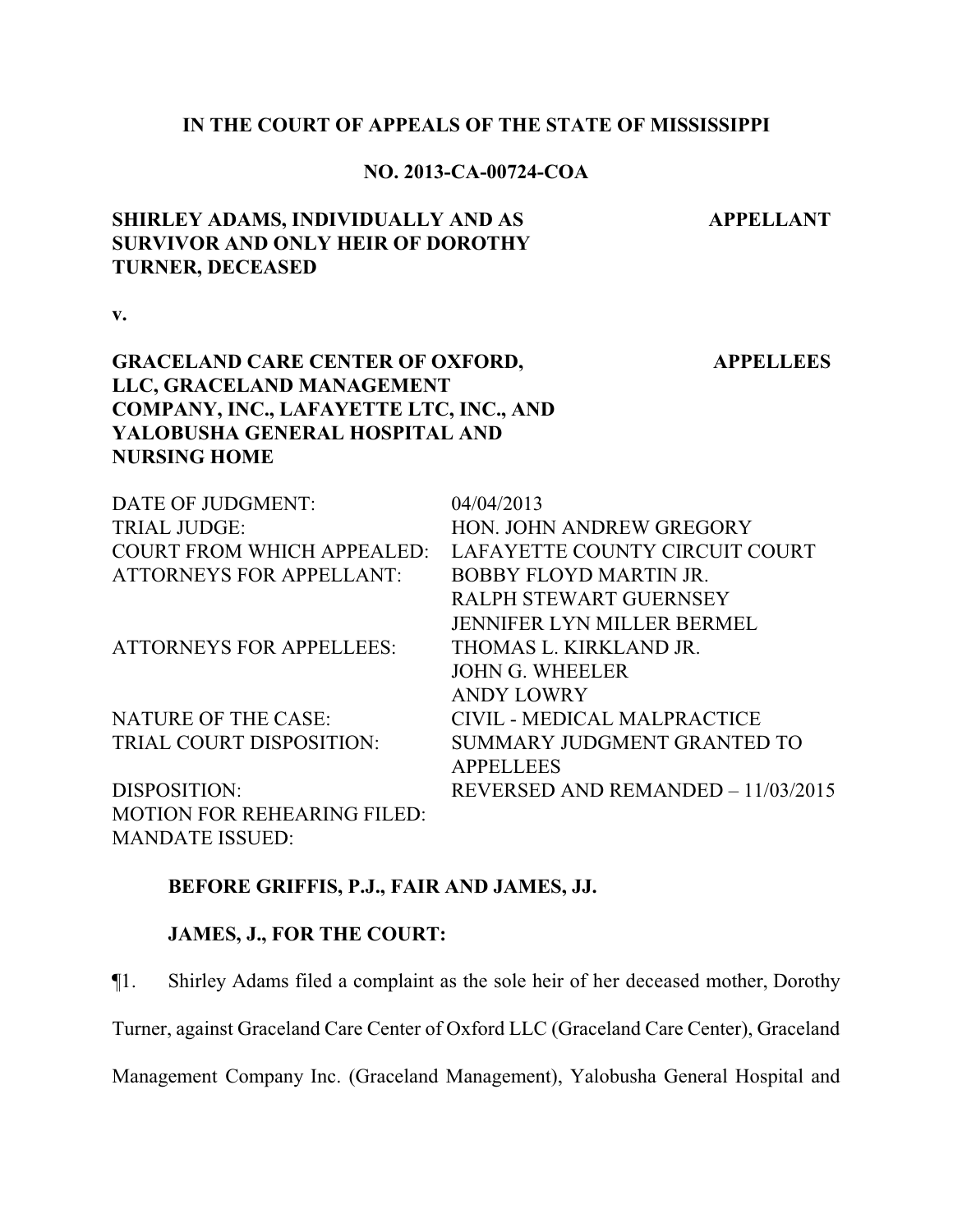Nursing Home (Yalobusha), and Lafayette LTCInc.(Lafayette)(collectively "Defendants"). The Defendants moved for summary judgment based on judicial estoppel because Adams failed to disclose the lawsuit by amending her schedule of assets in her pending bankruptcy proceeding. The trial court granted the motion and dismissed the case with prejudice. On appeal, Adams argues that the trial court erred by granting summary judgment. We agree and remand this case to proceed to trial.

#### **FACTS AND PROCEDURAL HISTORY**

¶2. On August 9, 2004, Adams filed a Chapter 13 bankruptcy petition in the United States BankruptcyCourt, Northern District of Mississippi. On February1, 2005, Adams's five-year bankruptcy plan was confirmed, and she made regular payments in accordance with her plan. On December 7, 2007, Adams's mother, Turner, died while living in Graceland Care Center's nursing-home facility. On May 14, 2008, Adams initiated a personalinjury/wrongful-death cause of action against Graceland Care Center, Graceland Management, and Lafayette in her individual capacity and as the survivor and heir of her deceased mother. On January 12, 2009, Adams, the only child and sole wrongful-death beneficiary, filed a second amended complaint adding Yalobusha as a defendant, alleging that Turner suffered personal injuries and death as a result of substandard healthcare services provided to her while she was a resident at Yalobusha. Although Adams's bankruptcy case was still pending, she failed to amend her schedules to add the cause of action as an asset of her bankruptcy estate prior to completing her payment plan and the bankruptcy court granting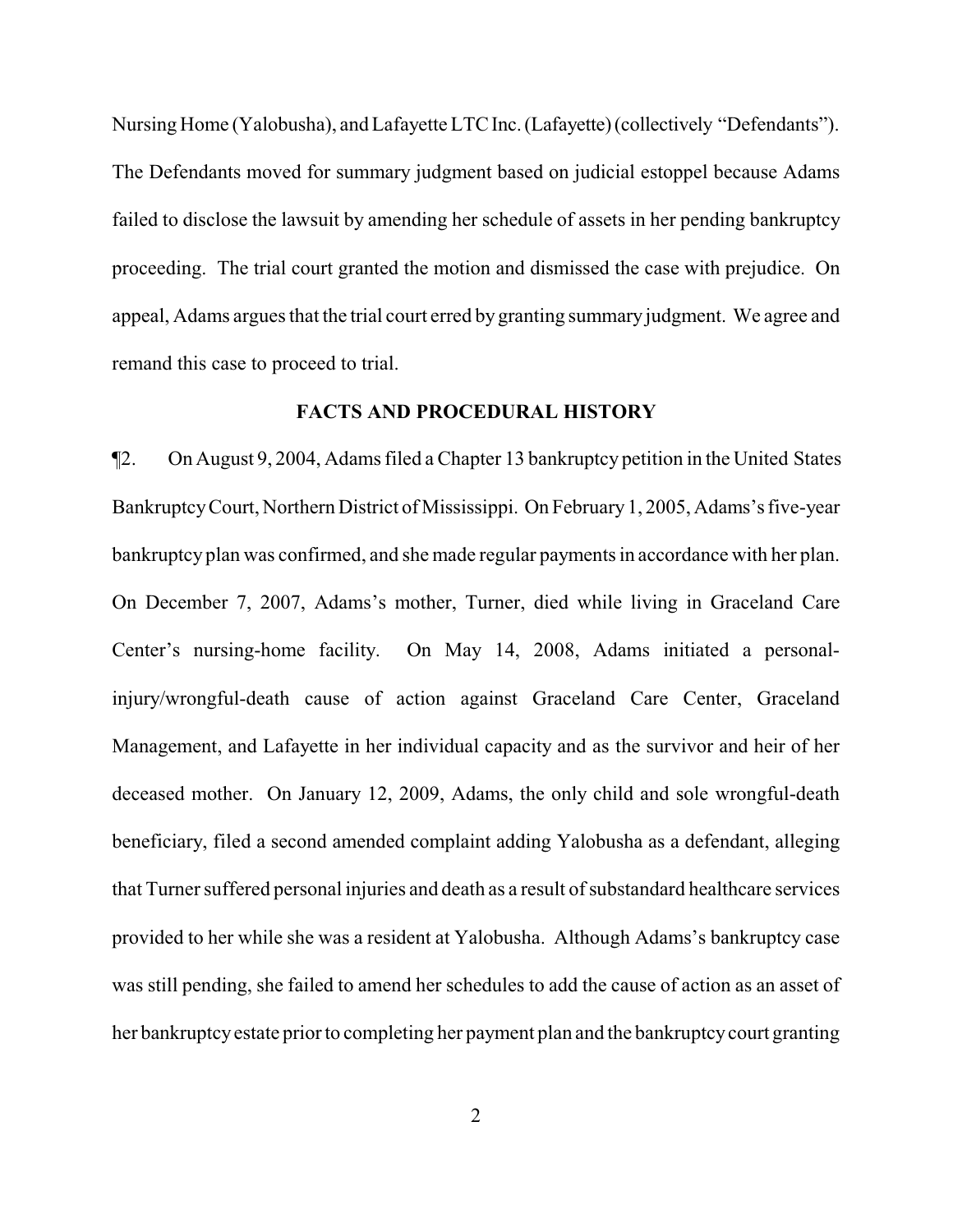her a discharge on March 31, 2009.

¶3. On August 19, 2009, the Defendants discovered through Adams's deposition testimony that she had previously filed bankruptcy, and did not list the cause of action as an asset in her bankruptcy estate. On August 28, 2009, Yalobusha moved for summary judgment based on Adams's failure to disclose her lawsuit, and argued that judicial estoppel barred her from pursing the claim. The remaining Defendants joined in Yalobusha's motion. On October 13, 2009, Adams moved to reopen her bankruptcy case for the purpose of adding her cause of action to the schedules. On October 16, 2009, the bankruptcy court granted Adams's motion, and she amended her schedules listing the cause of action as an asset on October 20, 2009.<sup>1</sup> The trial court, by letter dated September 13, 2010, stated that it would grant the Defendant's motion for summary judgment. However, on October 15, 2010, Adams filed a motion for reconsideration in light of the Mississippi Supreme Court's decision in *Copiah County v. Oliver*, 51 So. 3d 205, 207 (¶12) (Miss. 2011).

¶4. On December 19, 2011, the trial court, following the supreme court's decision in *Oliver*, entered an order staying the proceedings until the bankruptcy court made a decision on the sole question of "whether Adams had a duty to disclose her personal injury/wrongful

<sup>&</sup>lt;sup>1</sup> Initially, after the case was reopened, Adams attempted to list the cause of action as exempt personal property, but the trustee filed an objection. The bankruptcy court sustained the trustee's objection because Mississippi Code Annotated section 85-3-17 (Rev. 2011) does not permit an exemption until a personal-injury cause of action has been reduced to a judgment; therefore, Adams's exemption claimwas disallowed without prejudice so that Adams could reassert her exemption claim if the cause of action was ever reduced to a judgment.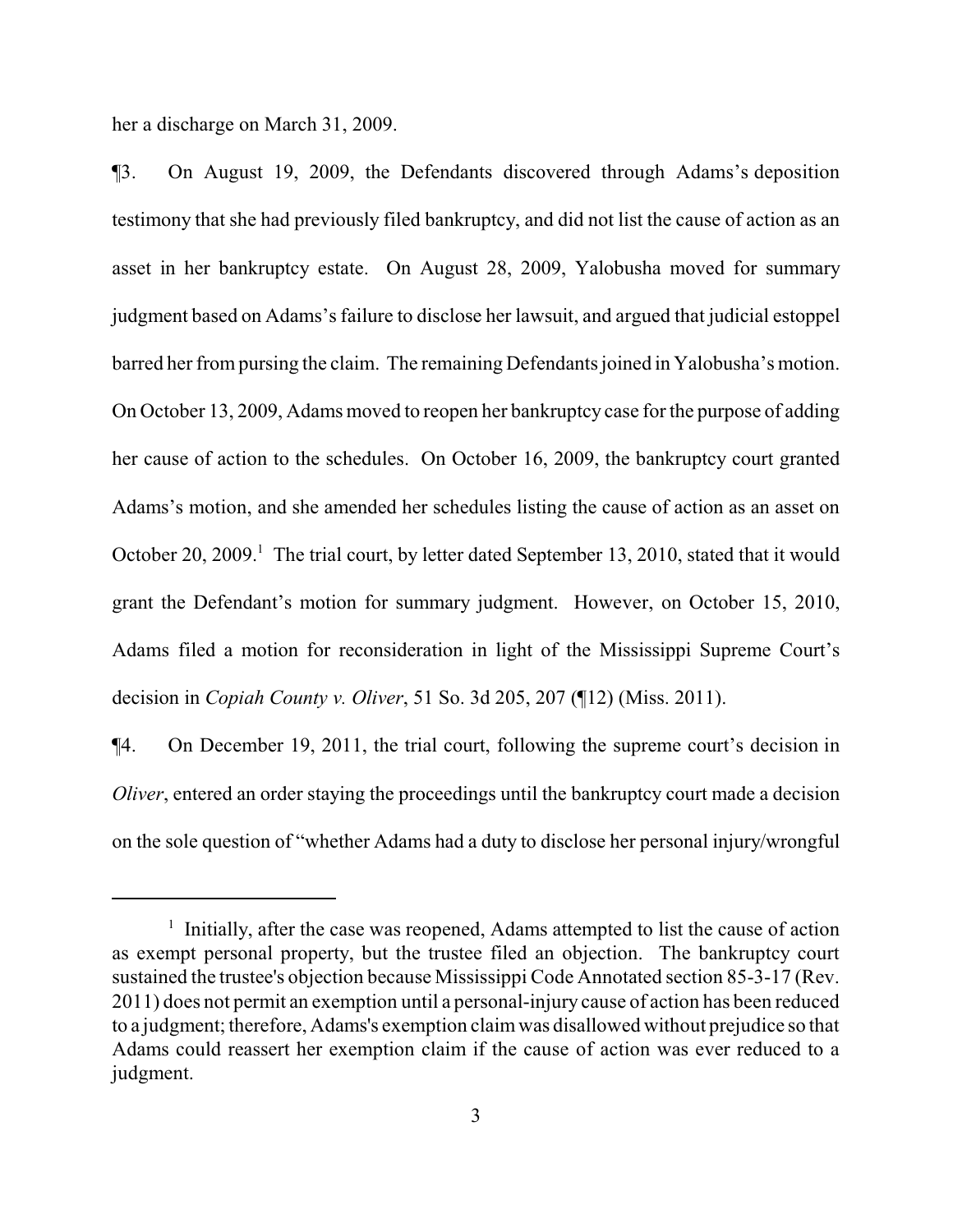death cause of action as an asset of her bankruptcy estate." The bankruptcy court held an evidentiary hearing on Adams's and the Defendants' cross-motions for declaratory judgments on whether the affirmative defense of judicial estoppel was applicable. Following the hearing, the bankruptcy court wished to ascertain whether the Chapter 13 trustee had an interest in pursuing the state cause of action. The trustee was given an opportunity to review the factual issues in both the bankruptcy case and the state court proceeding before submitting a response to the bankruptcy court. On July 30, 2012, the trustee submitted a letter to the bankruptcy court, which stated:

After reviewing the timely filed and allowed general unsecured claims which total \$4,719.53, the trustee reports that she would abandon any settlement or judgment proceeds and not administer the payment of such on behalf of the bankruptcy estate.

¶5. On October 12, 2012, the bankruptcy court rendered its opinion finding "that Adams had a continuing duty throughout the pendency of her bankruptcy case to disclose the state law cause of action." *In re Adams*, 481 B.R. 854, 859 (Bankr. N.D. Miss. 2012). However, the bankruptcy court left the issue of judicial estoppel for the trial court to decide. *Id.* at 861- 862.

¶6. Following the bankruptcy court's decision, the Defendants renewed their motion for summary judgment. On April 13, 2013, the trial court granted the Defendants' motion for summary judgment finding that "based on [Adams's] own affidavit and deposition testimony, she had knowledge of the facts supporting her cause of action prior to the discharge of her [C]hapter 13 proceeding." Adams argues that the trial court erred by granting summary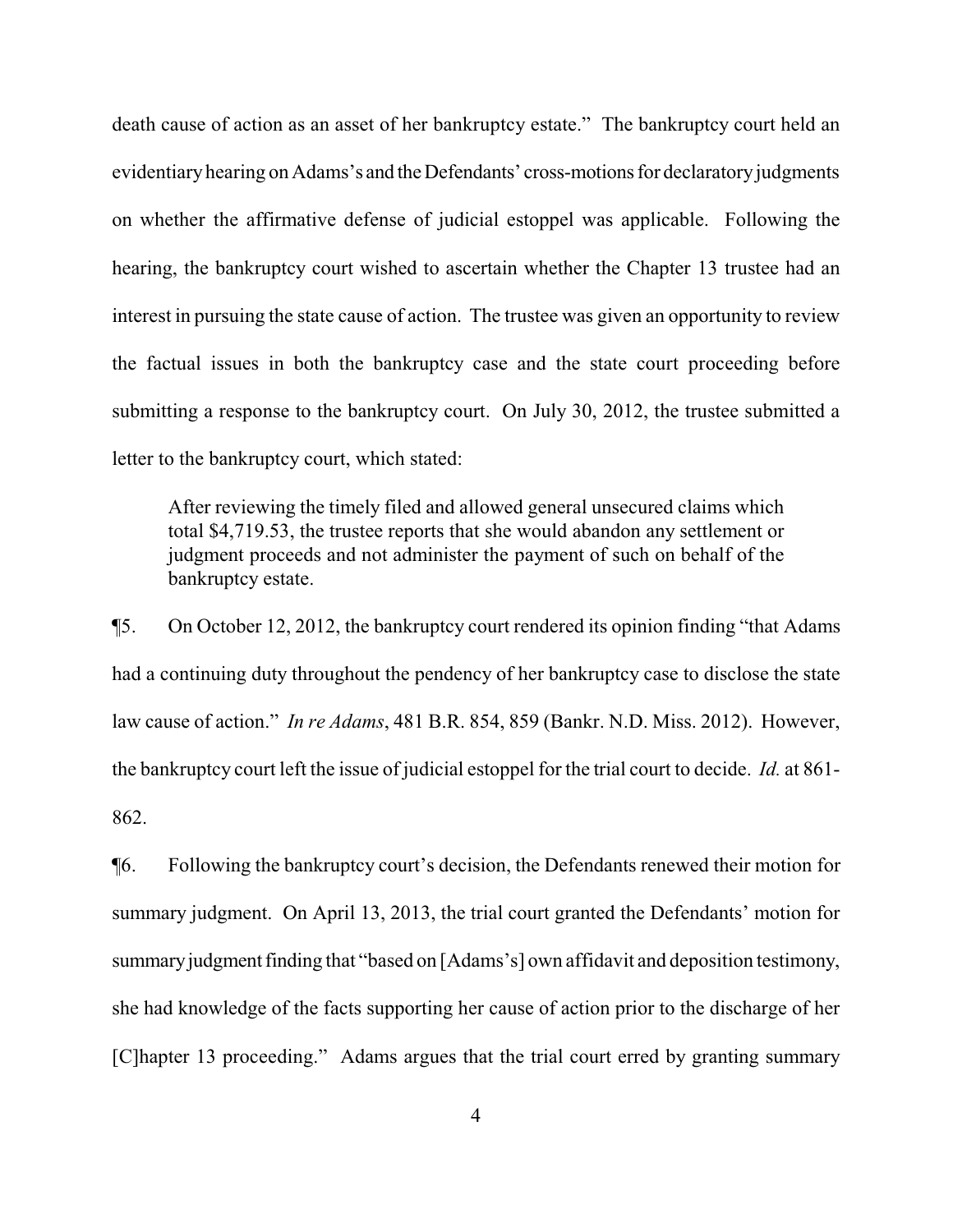judgment. We agree and find that there is a genuine issue of material fact as to whether Adams's failure to amend her bankruptcy schedules was an intentional self-contradiction, knowingly made, or amounted to a willfully false representation. Accordingly, we reverse the trial court's decision granting summary judgment and remand the case to proceed to trial.

#### **STANDARD OF REVIEW**

¶7. A trial court's imposition of judicial estoppel is subject to review under an abuse-ofdiscretion standard. *Kirk v. Pope*, 973 So. 2d 981, 986 (¶11) (Miss. 2007) (citing *Superior Crewboats Inc. v. Primary P & I Underwriters*, 374 F.3d 330, 334 (5th Cir. 2004); *Hall v. GE Plastic Pacific PTE Ltd.*, 327 F.3d 391, 396 (5th Cir. 2003)). However, in *Oliver*, 51 So. 3d at 207 (¶7), the supreme court applied the de novo standard in reviewing a trial court's denial of a motion for summary judgment on the basis of judicial estoppel. Because the trial court granted the Defendant's motion for summary judgment, we will review the trial court's decision under a de novo standard. *See id.* at 206-07 (¶¶6-8).

¶8. In *Karpinsky v. American National Insurance Co.*, 109 So. 3d 84, 88 (¶10) (Miss.

2013), the Mississippi Supreme Court summarized the summary-judgment standard:

Summary judgment is appropriate and shall be rendered if the pleadings, depositions, answers to interrogatories and admissions on file, together with the affidavits, if any, show that there is no genuine issue as to anymaterial fact and that the moving party is entitled to judgment as a matter of law. Importantly, the party opposing summary judgment may not rest upon the mere allegations or denials of his pleadings, but his response, by affidavit or as otherwise provided in this rule, must set forth specific facts showing that there is a genuine issue for trial. If he does not so respond, summary judgment, if appropriate, will be entered against him.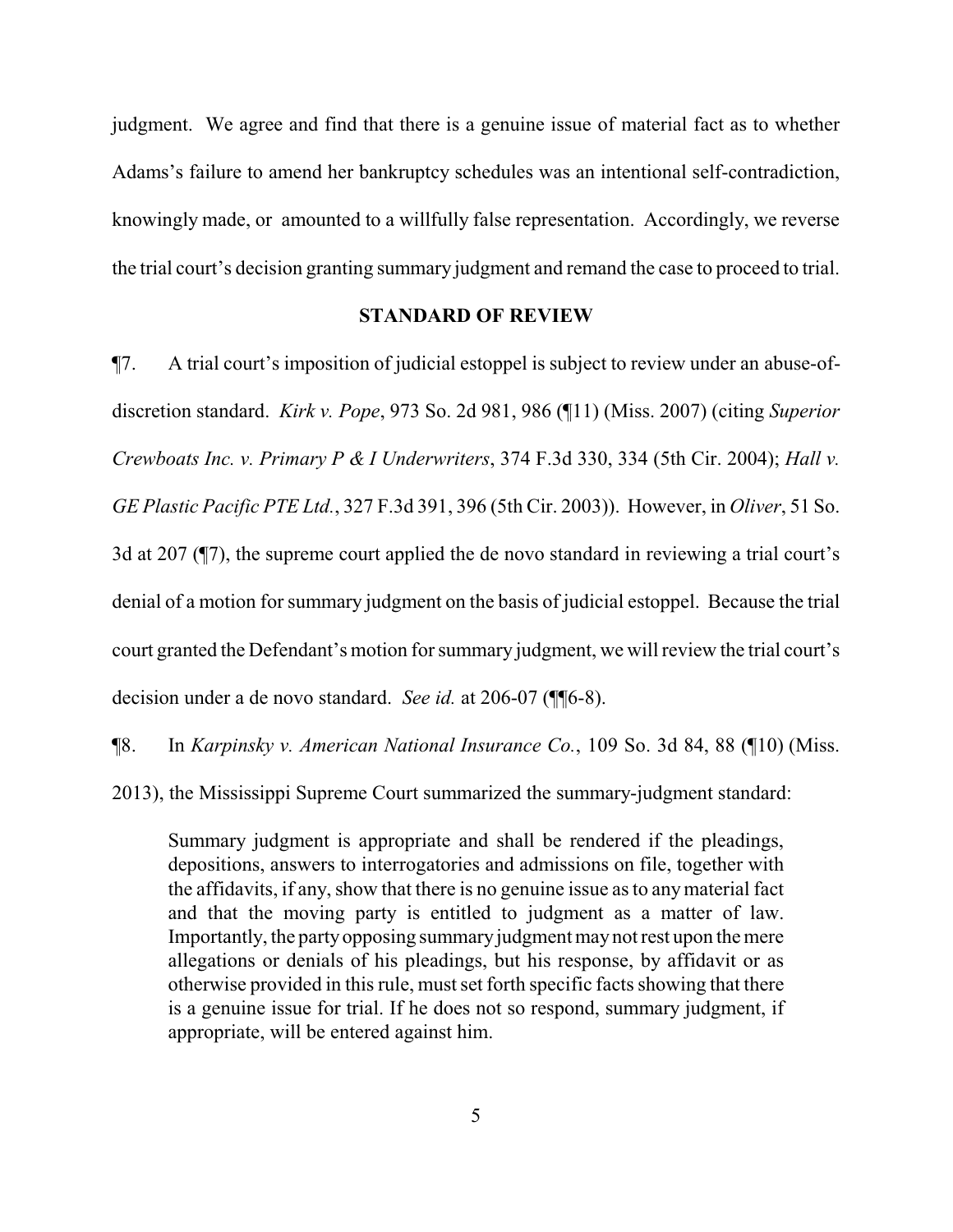(Internal citations and quotation marks omitted). "Additionally, the evidence must be viewed in the light most favorable to the party against whom the motion has been made." *One S. Inc. v. Hollowell*, 963 So. 2d 1156, 1160 (¶6) (Miss. 2007). "The moving party has the burden of demonstrating that no genuine issue of material facts exists, and the non-moving party must be given the benefit of the doubt concerning the existence of a material fact." *Duckworth v. Warren*, 10 So. 3d 433, 437 (¶9) (Miss. 2009). "Further, summary judgment is inappropriate where there are undisputed facts which are susceptible to more than one interpretation." *Id.* 

### **DISCUSSION**

¶9. The sole issue before this Court is whether the doctrine of judicial estoppel bars Adams from pursuing her cause of action against the Defendants for failing to amend her schedule of assets in the bankruptcy court to include her cause of action prior to the completion of her plan and discharge.<sup>2</sup> Adams argues that summaryjudgment was not proper because her nondisclosure was inadvertent.

¶10. The doctrine of judicial estoppel should be applied to prevent a party from achieving an unfair advantage by taking inconsistent positions in litigation. *Oliver*, 51 So. 3d at 207

<sup>&</sup>lt;sup>2</sup> The Defendants filed a motion to strike portions of the record on appeal, specifically portions of the record containing certain discovery responses. The Mississippi Supreme Court passed the motion to this Court for consideration with the merits of the appeal. It was not necessary for the Court to consider these discovery responses to reach a decision on appeal. Even if the responses were to be considered, they would have no bearing on the issue presented before the Court. Therefore, the motion is denied as moot.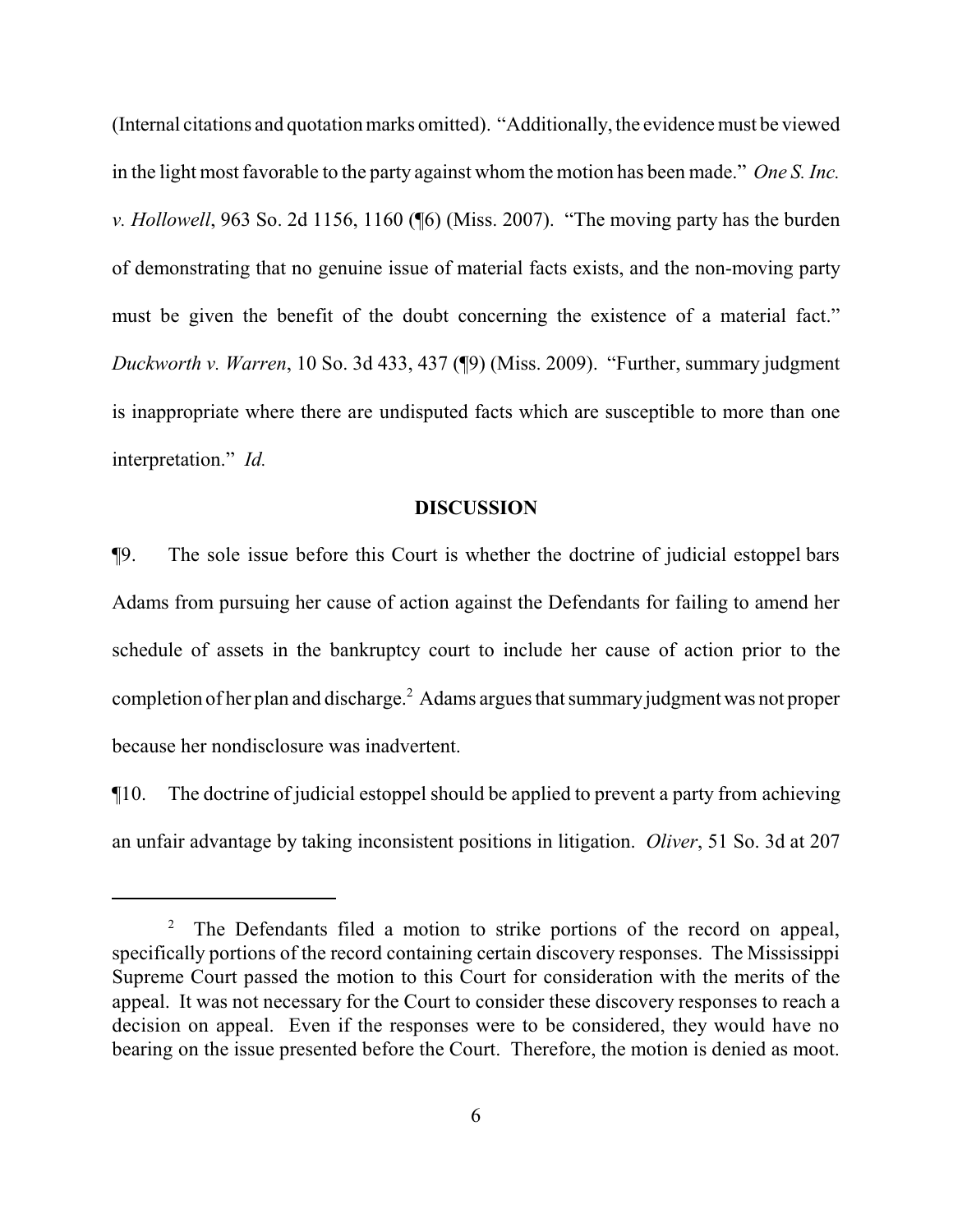(¶9). "In order to protect the integrity of the judiciary, judicial estoppel must be invoked in the Court in which the apparent self-serving contradiction occurred and in which the defense is first asserted." *Kirk*, 973 So. 2d at 991 (¶31)*.*

¶11. In *Kirk v. Pope*, the supreme court identified three elements of judicial estoppel. *Clark v. Neese*, 131 So. 3d 556, 560 (¶16) (Miss. 2013). "A party will be judicially estopped from taking a subsequent position if  $(1)$  the position is inconsistent with one previously taken during litigation, (2) a court accepted the previous position, and (3) the party did not inadvertently take the inconsistent positions." *Id.* 

¶12. "Judicial estoppel is designed to protect the judicial system and applies where *intentional* self-contradiction is being used as a means of obtaining [an] unfair advantage in a forum provided for suitors seeking justice." *Kirk*, 973 So. 2d at 991 (¶31) (emphasis added). "The purpose of judicial estoppel is to prevent parties from *knowingly* taking a position in one court that is contrary to a position that party has asserted in, and that has been accepted by, another court." *Clark*, 131 So. 3d at 562 (¶21) (emphasis added).

¶13. In *Kirk*, this Court applied judicial estoppel against the plaintiff after he failed to disclose a breach-of-contract action to the bankruptcy court. *Kirk*, 973 So. 2d at 992 (¶38). However, we find that this case is distinguishable from *Kirk*. *Kirk* was decided under an abuse-of-discretion standard of review. *Id.* at 986 (¶11). Like *Oliver*, this appeal proceeds from a decision on a summary-judgment motion, which is reviewed de novo. *See Oliver*, 51 So. 3d at 207 (¶7).

7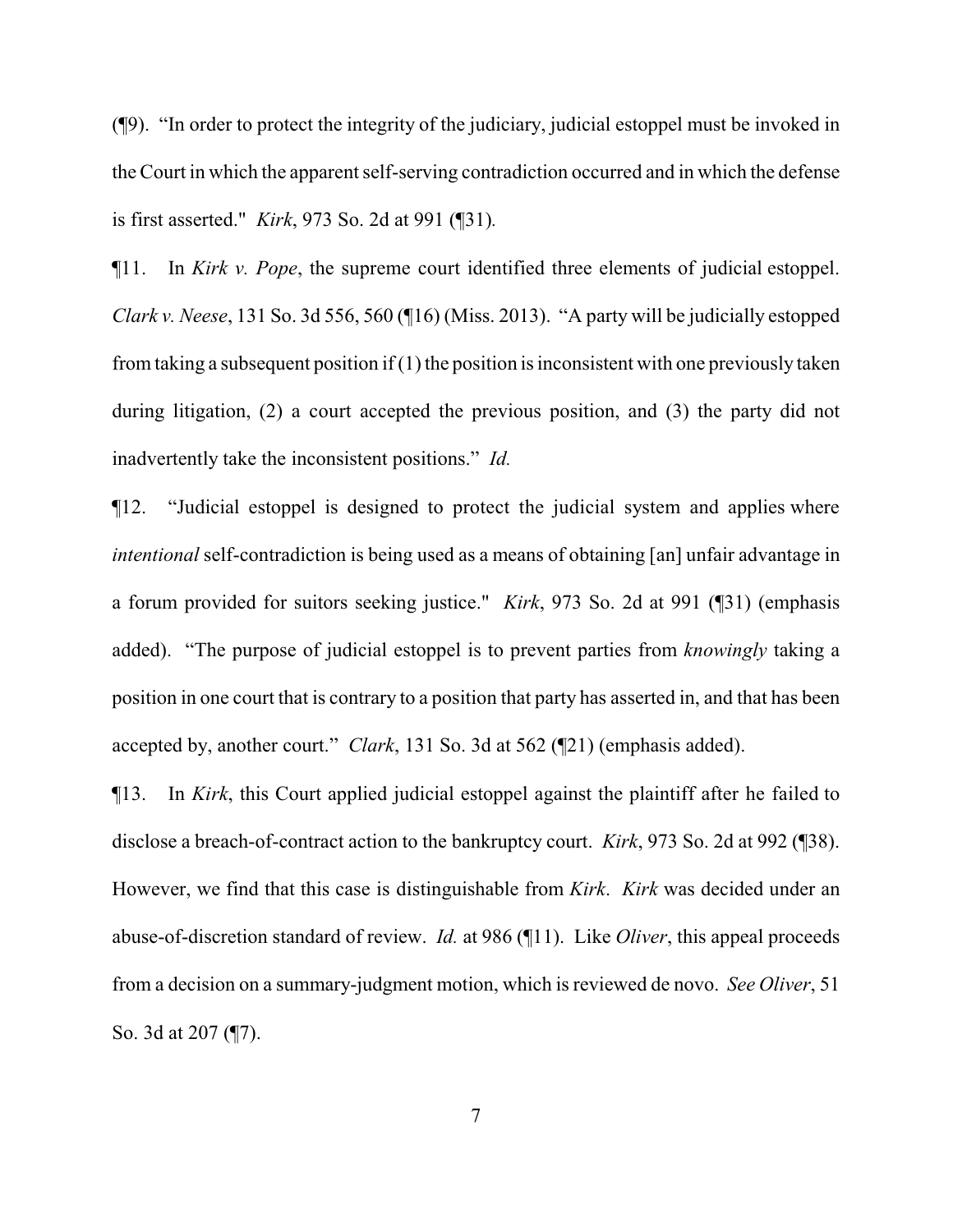¶14. The facts of *Kirk* are also distinguishable from the facts of this case, specifically the representations, or lack thereof, made regarding their respective lawsuits. In *Kirk,* the court found that Kirk's nondisclosure of the lawsuit was not inadvertent. *Kirk*, 973 So. 2d at 992 (¶38). There, the trial court determined that Kirk was "less than candid with his bankruptcy attorney regarding the status of his lawsuit." *Id.* at (¶37). Based on Kirk's misrepresentations, his bankruptcy attorney operated under the impression that his lawsuit had been dismissed, and did not list the lawsuit on Kirk's bankruptcy schedules. *Id*. at 991- 92 (¶¶36-37). Moreover, Kirk did not disclose his lawsuit to the bankruptcy court until after he had obtained a final judgment. *Id*. at 992 (¶37). Specifically, the court found:

While we cannot be certain of Kirk's motivation, we find there was sufficient evidence for the circuit court to conclude that Kirk's non-disclosure was not inadvertent and that Kirk notified the bankruptcy trustee only because the defendants forced his hand. We cannot say that the circuit court abused its discretion in finding that Kirk intended to conceal his claim from the bankruptcy court in order to reap a windfall by preventing his creditors from recovering any proceeds of a potential judgment. *See* [*Superior Crewboats*, 374 F.3d] at 336. Therefore, we find that the circuit court did not err in finding that judicial estoppel applied to Kirk.

*Kirk,* 973 So. 2d at 992 (¶38).

¶15. The *Kirk* court remanded the case to the trial court and found that the bankruptcy trustee should not be judicially estopped from pursuing the claim, but invoked judicial estoppel against Kirk individually to prevent him from recovering any proceeds of the judgment. *Id.* at (¶40). The court reached this conclusion because, "should the trustee recover more than the amount to satisfy all creditors, judicial estoppel could be invoked by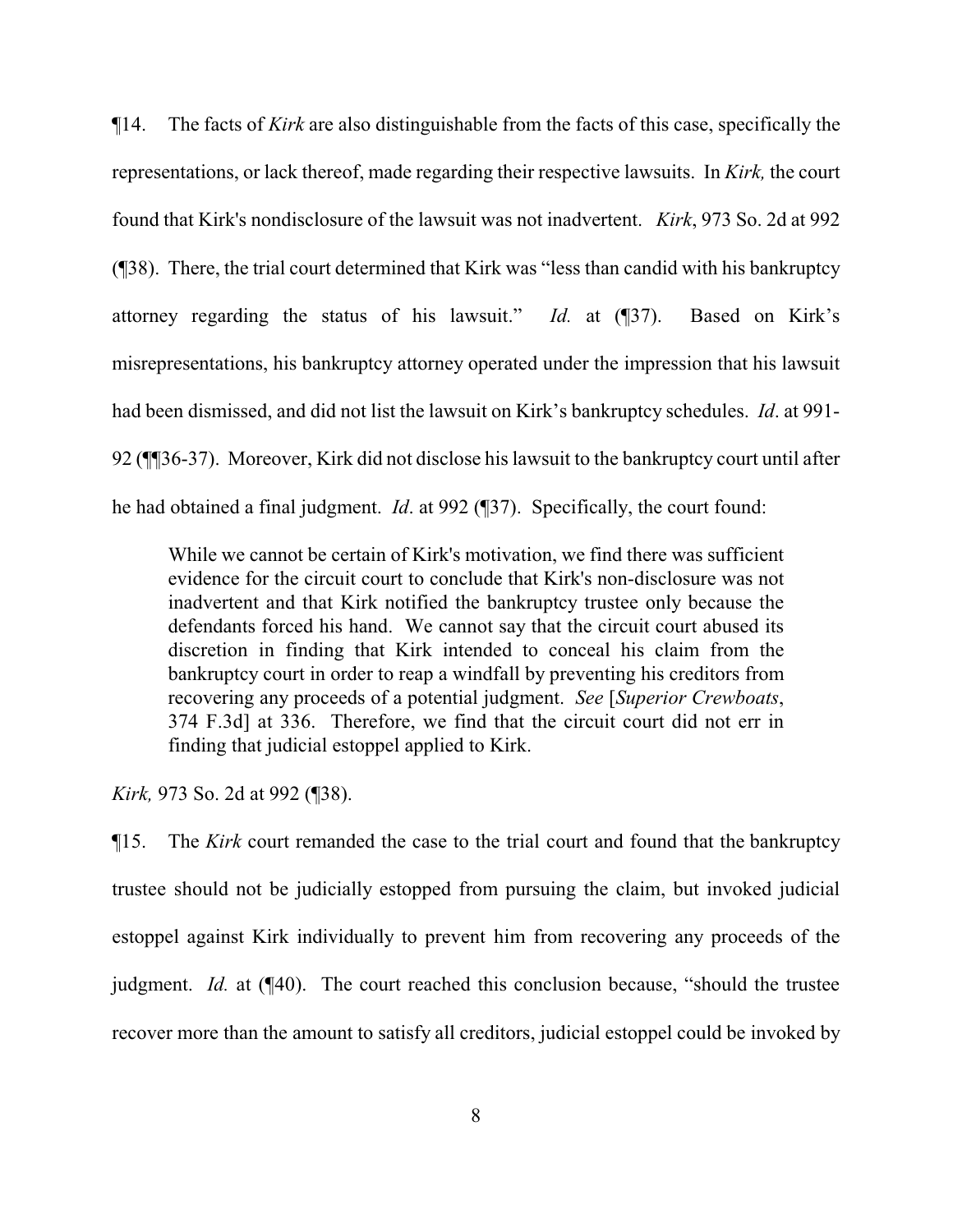the defendant to limit recovery to only that amount and prevent an undeserved windfall from devolving on the non-disclosing debtor." *Id.* at (¶39).

¶16. Adams's behavior cannot be equated to the affirmative misrepresentations made by the plaintiff in *Kirk*. Here, there is no evidence that Adams made any affirmative misrepresentation with the intent to mislead the bankruptcy court. Like Kirk, Adams did not disclose her claim until it was brought out by the defendants, but Adams did not wait until she obtained a judgment to reopen her bankruptcy case and disclose her cause of action. When she learned of her continuing duty to disclose her cause of action, Adams immediately moved to reopen her bankruptcy case and amend her schedule of assets, although she was nearing the completion of her five-year payment plan.

¶17. Adams's actions should not be imputed as willful, because it involved a ruling to be made by the court as to whether she had a continuing duty to disclose in her Chapter 13 bankruptcy proceedings. Also, this cause of action accrued when Adams's mother died on December 7, 2007. Adams stated that she was not aware that she had to disclose the cause of action in her bankruptcy case, which had been filed on August 9, 2004. Adams's bankruptcy attorney, who assisted in reopening Adams's bankruptcy case, submitted an affidavit on her behalf stating that he "was convinced[,] and remains so, that Ms. Adams was an 'unsophisticated consumer' who failed to list her lawsuit as a result of inadvertence only." Her plan had been confirmed on February 1, 2005, and her mother died nearly three years later. She cannot be said to have had the same conscious awareness of her mother's cause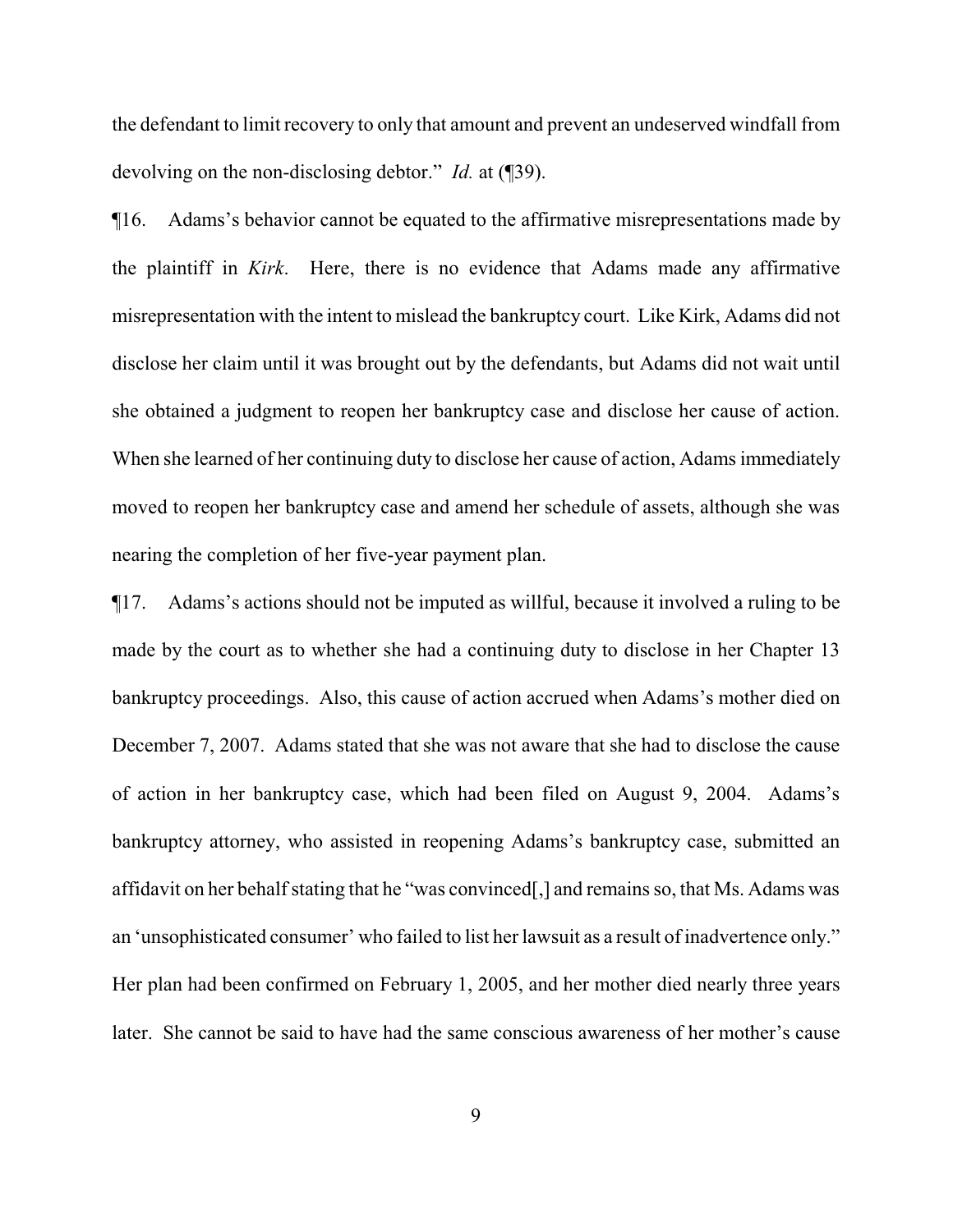of action that vested with her at her mother's death that she would have if it were her own personal cause of action.

¶18. "A debtor's non-disclosure is inadvertent onlywhen, *in general*,the debtor either lacks knowledge of the undisclosed claims or has no motive for their concealment." *Kirk*, 973 So. 2d at 991 (¶35) (emphasis added) (citing *Superior Crewboats*., 374 F.3d at 335) (quoting *In re Coastal Plains Inc*., 179 F.3d 197, 210 (5th Cir. 1999)). The Fifth Circuit Court of Appeals decision in *Coastal Plains*, 179 F.3d at 210, is instructive on this issue. In adopting this general inadvertence rule, the court cited *Dawson v. J.G. Wentworth &Co.*, 946 F. Supp. 394 (E.D. Pa. 1996), which held that although a debtor disclosed his claim in the amended bankruptcy schedules, a fact issue regarding the debtor's good or bad faith in not disclosing the claim in the original bankruptcy schedules precluded summary judgment based on judicial estoppel. *Coastal Plains*, 179 F.3d at 210 n.9. In *Dawson*, the court refused to infer bad faith merely from the fact of nondisclosure because the record in that case created enough of a question regarding the debtor's intent so as to preclude the application of the extreme remedy of judicial estoppel. *Dawson*, 946 F. Supp. at 398. Therefore, the Fifth Circuit has recognized that a fact issue regarding a debtor's good or bad faith in not disclosing a claim may preclude summary judgment. *See also McKinney v. BancorpSouth Bank*, No. 1:12-cv-00186-MPM-DAS, 2013 WL 3834878, at \*1 (N.D. Miss. July 24, 2013) ("Judicial estoppel does not apply when the prior position was taken because of a good faith mistake rather than as part of a scheme to mislead the court.").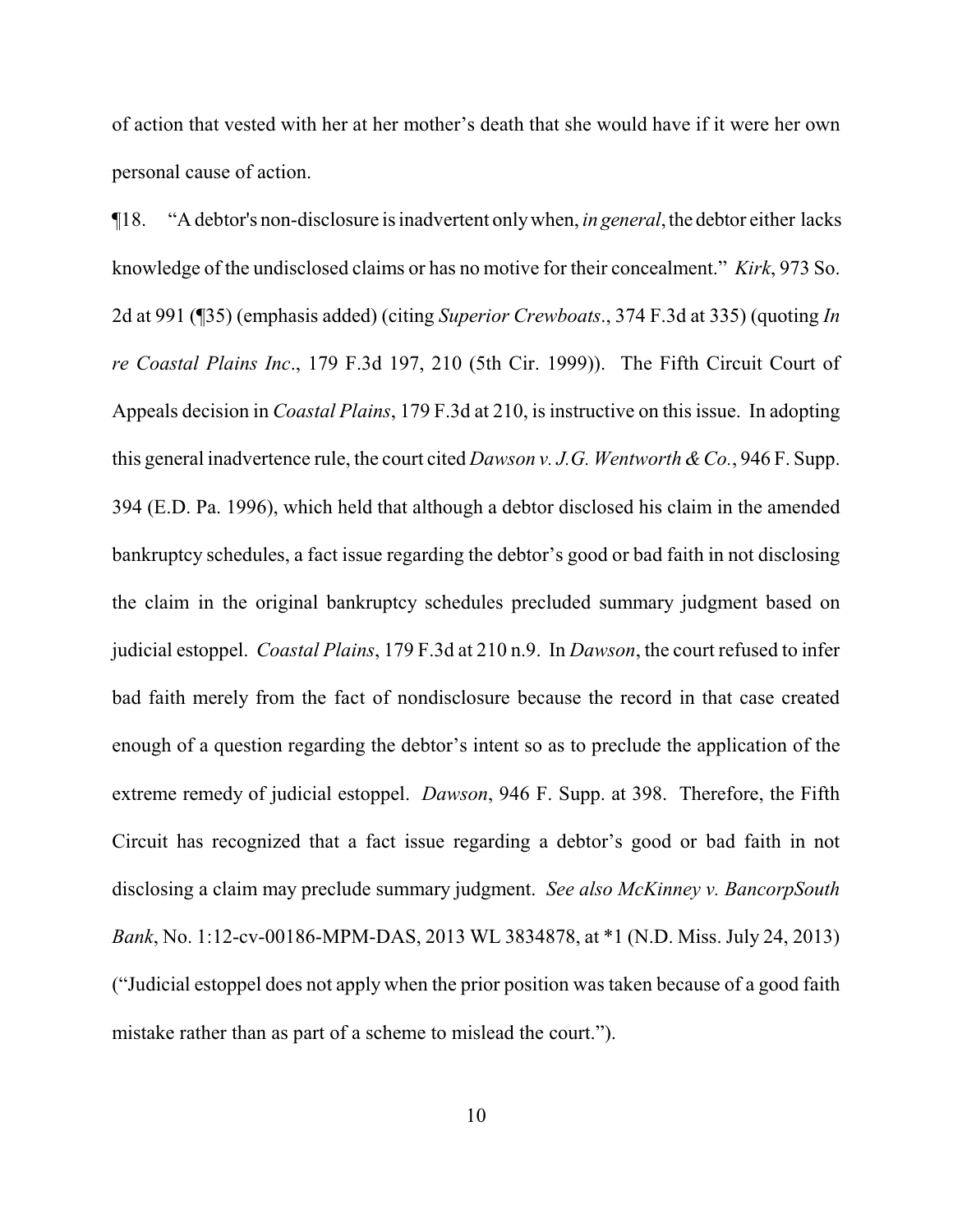¶19. In *Kirk*, the court stated that "the representation must be *willfully false*, or must have the effect of misleading the other party to his injury." *Kirk*, 973 So. 2d at 991 (¶35) (emphasis added) (quoting *Miss. Power & Light Co. v. Cook*, 832 So. 2d 474, 482 (¶22) (Miss. 2002)). In *Cook*, the debtor had knowledge of his pending lawsuit, but he did not disclose the lawsuit in bankruptcy court because he thought it would not amount to anything, and his attorney advised him that it was not necessary to disclose it to the bankruptcy court. *Cook,* 832 So. 2d at 481-82 (¶¶20-22). The Mississippi Supreme Court held that the debtor was not barred by the doctrine of judicial estoppel because "[the debtor] did not make a willfully false statement<sup>[1]</sup>" *Id.* at 482 (122). The court noted:

[T]he jury heard what [the debtor] said was his reason for not disclosing this information to the bankruptcy court, and the jury was allowed to take this into consideration in determining the credibility of [the debtor]. It is for the jury, not a reviewing court, to determine the credibility of a witness.

*Id.* at 481-82 (¶21).

¶20. Under the summary-judgment standard, the Defendants have the burden of demonstrating that no genuine issue of material facts exists, and the nonmoving party must be given the benefit of the doubt concerning the existence of a material fact. *Duckworth*, 10 So. 3d at 437 (¶9)**.** We find that the Defendants failed to meet their burden.

¶21. There is no dispute that Adams had a continuing duty to disclose her cause of action. Giving Adams the benefit of the doubt concerning the existence of a disputed material fact, we find that the evidence and testimony before us does not demonstrate that Adams's failure to disclose, standing alone, amounted to a willfully false representation. Although the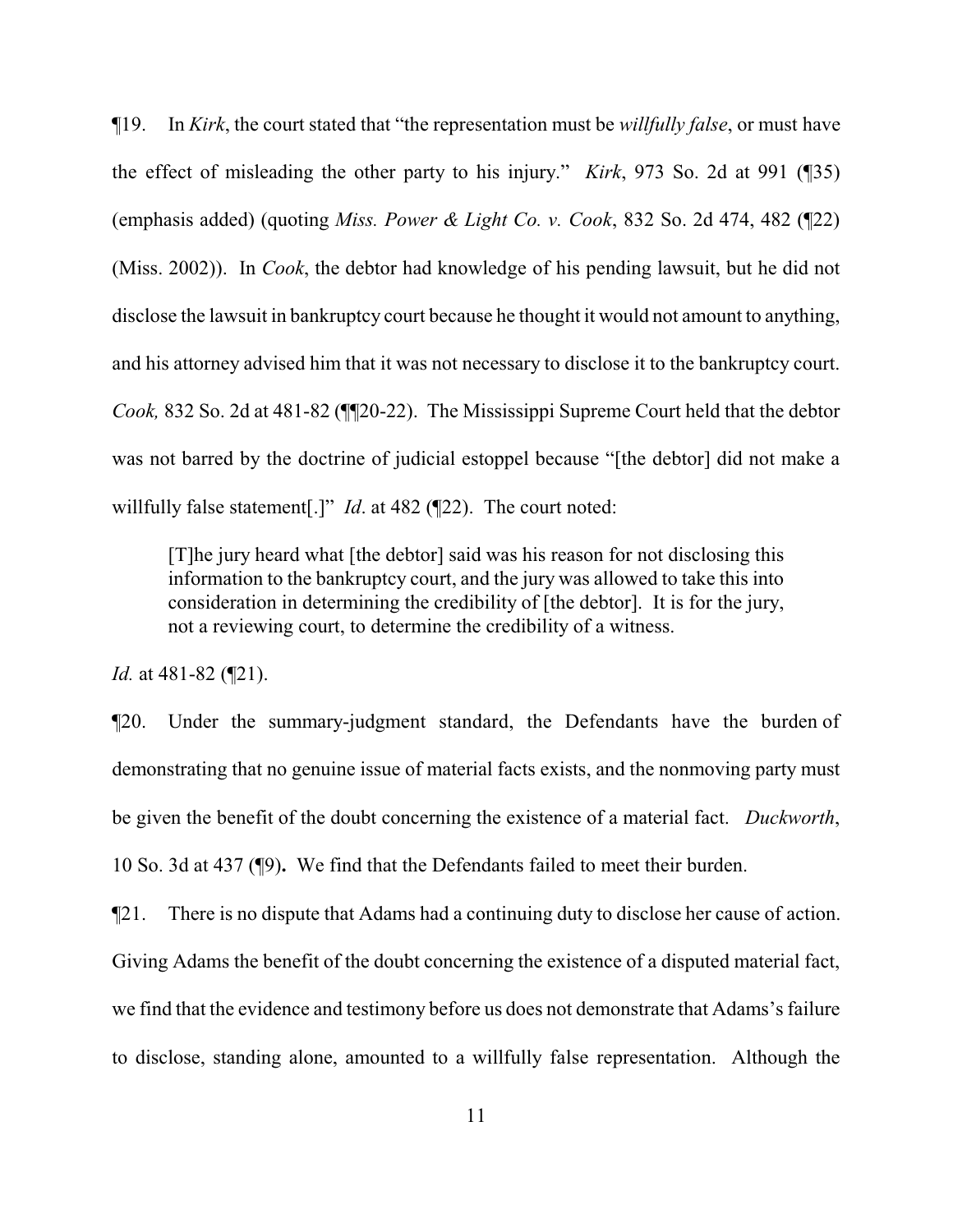Mississippi Supreme Court eliminated the adverse-party requirement for judicial estoppel, it did not disturb the requirement of a willfully false representation. *See Clark*, 131 So. 3d at 561-62 (¶21). In viewing the facts in the light most favorable to Adams, we find that no motive for concealment has been shown. The efforts by Adams to amend her schedules to list the cause of action are inconsistent with anymotive for concealment. We cannot say that the evidence, when viewed in the light most favorably to Adams, shows that Adams intended to conceal her claim from the bankruptcy court in order to reap a windfall by preventing her creditors from recovering any proceeds from a potential judgment.

¶22. Moreover, the evidence in this case does not prove that Adams made an intentional self-contradiction as a means of obtaining an unfair advantage in a forumprovided for suitors seeking justice. *See Kirk*, 973 So. 2d at 991 (¶31); *see also Clark*, 131 So. 3d at 562 (¶23) (recognizing that lack of inadvertence requires that the positions taken must be knowingly inconsistent). Likewise, we cannot say that the evidence shows that Adams knowingly took inconsistent positions in the trial court and bankruptcy court. *See Clark*, 131 So. 3d at 561 n.22 (citing *Cook*, 832 So. 2d at 482 (¶22) (holding judicial estoppel did not apply because the inconsistency was not knowing)).

¶23. The dissent would hold that the three elements of judicial estoppel were satisfied through a rigid application of the elements without regard to the specific factual context of this case. "However, judicial estoppel is not governed by inflexible prerequisites or an exhaustive formula for determining its applicability, and numerous considerations may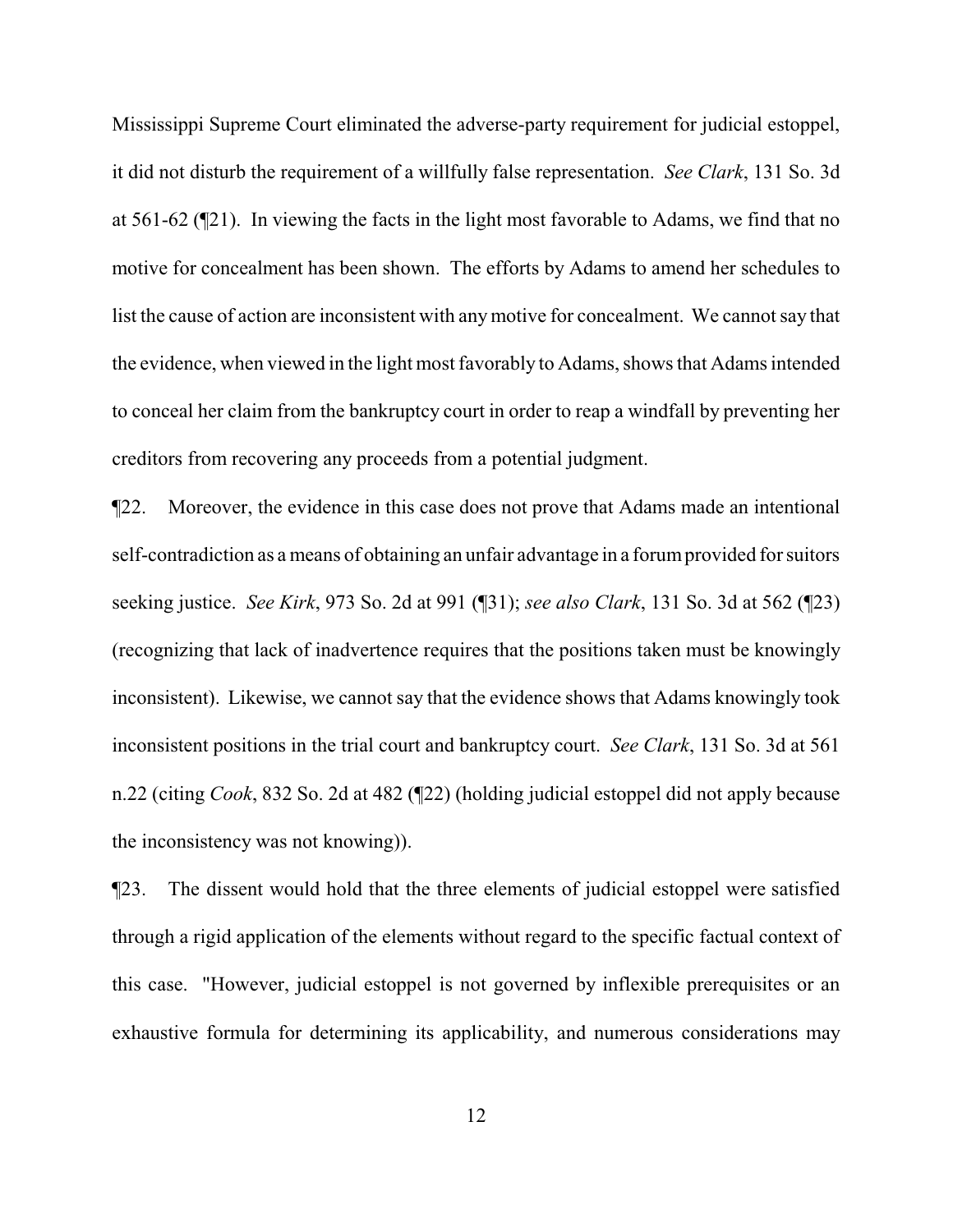inform the doctrine's application in specific factual contexts." *Love v. Tyson Foods Inc.*, 677 F.3d 258, 261 (5th Cir. 2012) (citing *New Hampshire v. Maine*, 532 U.S. 742, 749-50 (2001)). Accordingly, based on the record before us, we hold that the trial court erred in applying the doctrine of judicial estoppel. We reverse the trial court's grant of summary judgment in favor of the Defendants and remand this case to the trial court to proceed to trial.

# ¶24. **THE JUDGMENT OF THE CIRCUIT COURT OF LAFAYETTE COUNTY** IS REVERSED, AND THIS CASE IS REMANDED FOR FURTHER PROCEEDINGS **CONSISTENT WITH THIS OPINION. ALL COSTS OF THIS APPEAL ARE ASSESSED TO THE APPELLEES.**

# **LEE, C.J., GRIFFIS, P.J., AND FAIR, J., CONCUR. IRVING, P.J., CONCURS IN RESULT ONLY WITHOUT SEPARATE WRITTEN OPINION. WILSON, J., DISSENTS WITH SEPARATE WRITTEN OPINION, JOINED BY ISHEE AND CARLTON, JJ. BARNES AND MAXWELL, JJ., NOT PARTICIPATING.**

### **WILSON, J., DISSENTING:**

¶25. I dissent because the plurality opinion applies the wrong standard of review, reaches the wrong result under applicable precedent, and mistakenly implies that the issue of judicial estoppel should be resolved by a jury at trial.

¶26. First, the plurality applies the wrong standard of review. Our Supreme Court has clearly stated that "a trial court's imposition of judicial estoppel . . . is subject to review under an abuse of discretion standard." *Kirk v. Pope*, 973 So. 2d 981, 986 (¶12) (Miss. 2007). The Court repeated this point in its initial (subsequently withdrawn) opinion in *Copiah County v. Oliver*, No. 2009-IA-00809-SCT, at (¶6) (Miss. Sept. 30, 2010) ("This Court reviews a trial court's grant or denial of a motion for summary judgment or a motion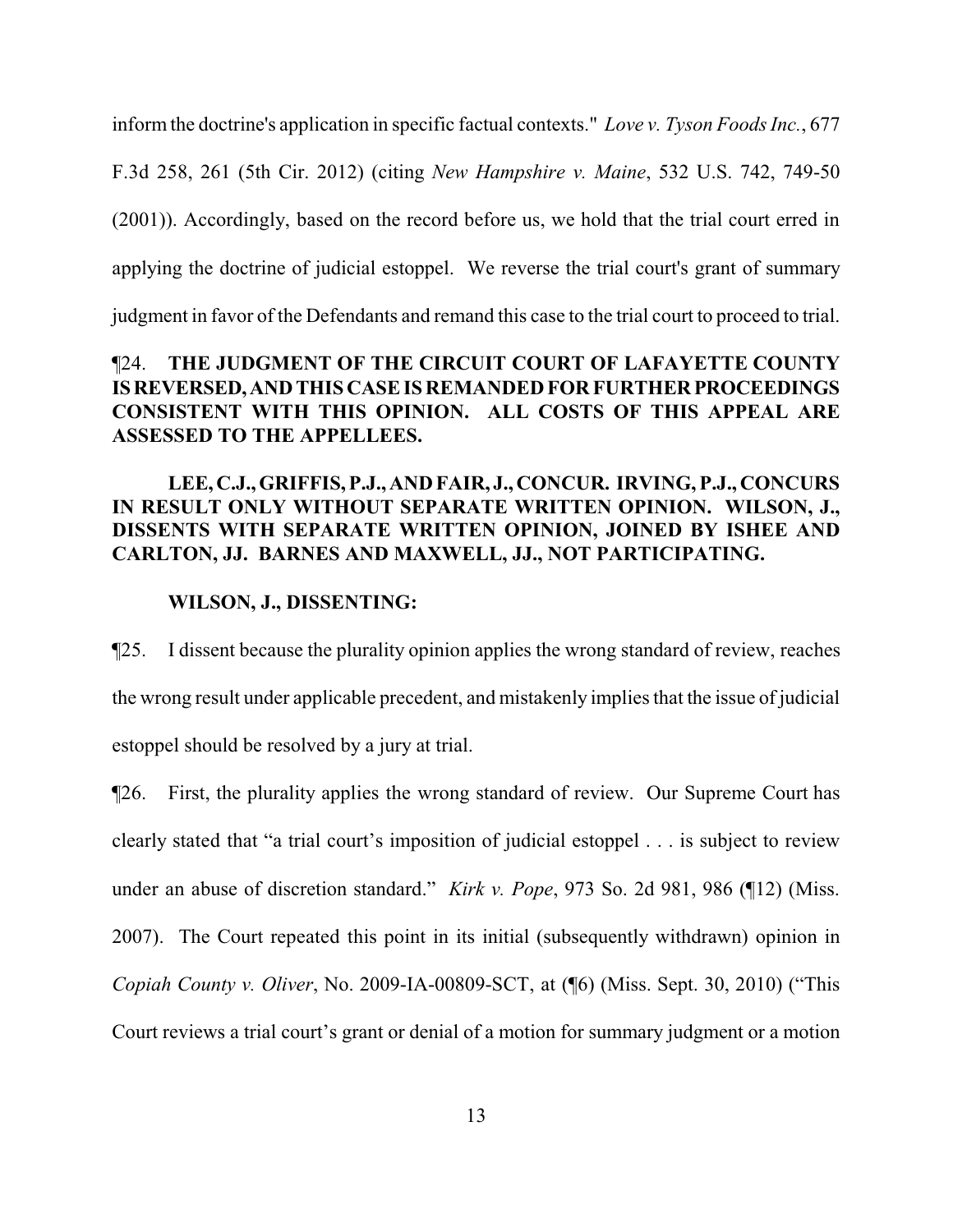to dismiss under a de novo standard. A trial court's decision regarding judicial estoppel is subject to review under an abuse-of-discretion standard."<sup>3</sup> (citations omitted)), *withdrawn on mot. for reh'g*, 51 So. 3d 205 (Miss. 2011). The Court's opinion on rehearing in *Oliver* omitted reference to the abuse-of-discretion standard, but I suggest that it did so because the opinion only "direct[ed] the trial court to stay the proceedings until the bankruptcy court . . . had an opportunity to consider" a logically antecedent issue of federal bankruptcy law. *Oliver*, 51 So. 3d at 207 (¶12). Thus, the final opinion in *Oliver*—on which the plurality relies for its standard of review—did not review the merits of the trial court's application of the doctrine of judicial estoppel. We should continue to apply the standard of review that the Supreme Court expressly adopted in *Kirk* until *Kirk* is overruled.

 $\P$ 27. Applying the proper standard of review, <sup>4</sup> the circuit court's decision must be affirmed. The circuit judge applied precedent that is directly on point (*Kirk* and *Oliver*) and did not abuse his discretion by dismissing Adams's claims with prejudice based on her failure to

<sup>&</sup>lt;sup>3</sup> This is similar to cases decided on summary judgment in which we review the trial court's underlying rulings as to the admissibility of expert testimony for abuse of discretion but review the grant or denial of summary judgment de novo. *McDonald v. Mem'l Hosp. at Gulfport*, 8 So. 3d 175, 178-79 (¶8) (Miss. 2009). The underlying evidentiary ruling may be dispositive, but that does not change the applicable standard of review. *See id.* The same is true here—the trial court's underlying ruling on the issue of judicial estoppel may be dispositive, but we still apply the abuse-of-discretion standard.

<sup>4</sup> *See, e.g.*, *Detroit Marine Eng'g v. McRee*, 510 So. 2d 462, 467 (Miss. 1987) ("Our inquiry is limited to whether the trial judge abused his discretion; we may not rule on whether he was 'right' or 'wrong' in our view. And, unless the trial court based its decision on an erroneous review of law, this Court is not authorized to reverse for an abuse of discretion unless we find it was arbitrary and clearly erroneous." (quotation marks and citations omitted)).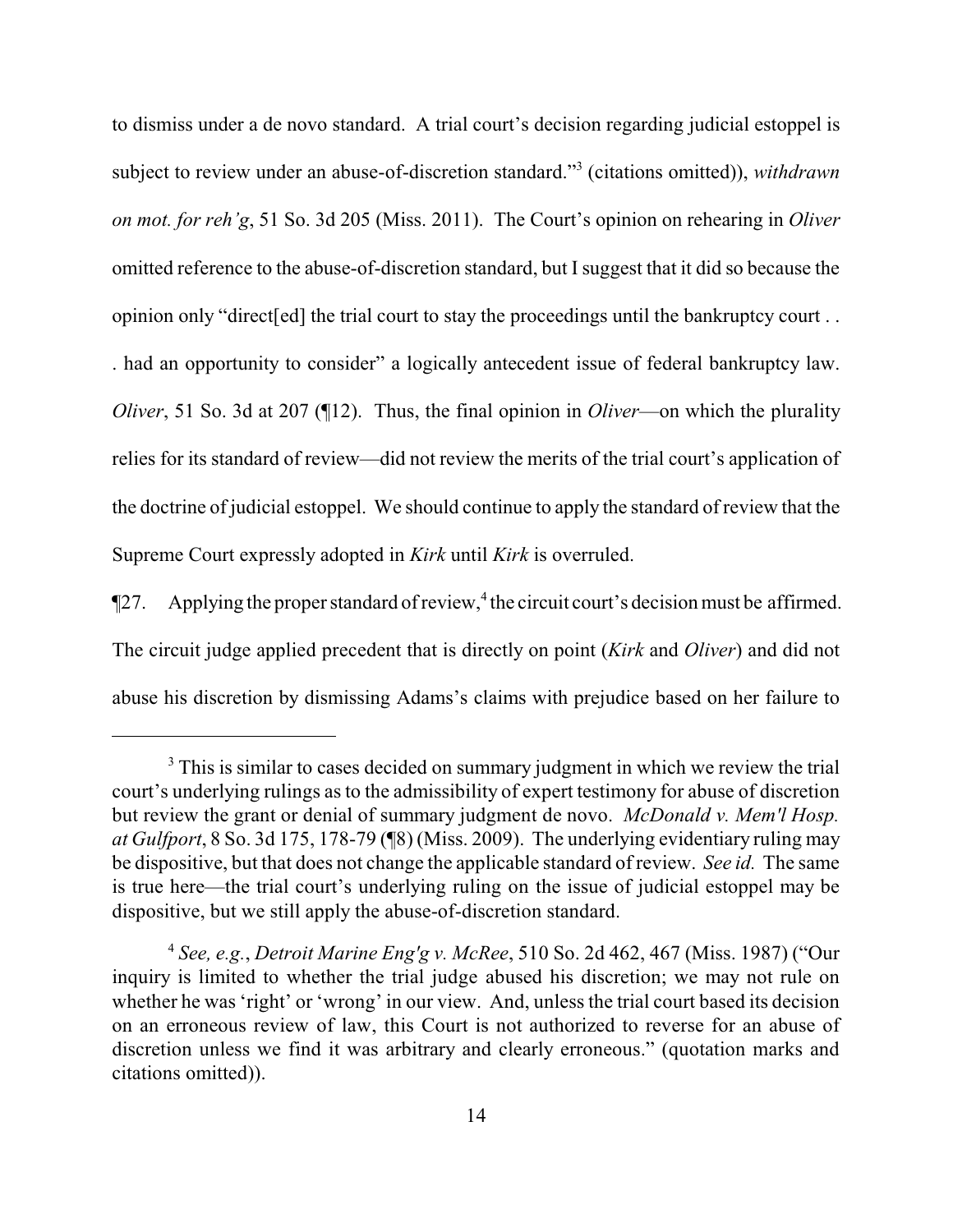disclose her claims in her prior federal bankruptcy.

¶28. "[T]he integrity of the bankruptcy system depends on full and honest disclosure by debtors of *all* of their assets." *In re Coastal Plains Inc.*, 179 F.3d 197, 208 (5th Cir. 1999) (emphasis omitted) (quoting *Rosenshein v. Kleban*, 918 F. Supp. 98, 104 (S.D.N.Y. 1996)). The debtor's duty to disclose all of her assets, including contingent claims, is a "*continuing duty throughout the pendency of her bankruptcy case*." *In re Adams*, 481 B.R. 854, 859 (Bankr. N.D. Miss. 2012) (emphasis added) (citing *Coastal Plains*, 179 F.3d at 207-08; *Jethroe v. Omnova Solutions Inc.*, 412 F.3d 598, 600 (5th Cir. 2005)). The debtor's "omission of [a] personal injury claim from [her] mandatory bankruptcy filings is tantamount to a representation"—a misrepresentation—"that no such claim existed." *In re Superior Crewboats Inc.*, 374 F.3d 330, 335 (5th Cir. 2004). Such omissions impair "[t]he interests of both the creditors, who plan their actions in the bankruptcy proceeding on the basis of information supplied in the [debtor's] disclosure statements, and the bankruptcycourt, which must decide whether to approve the plan of reorganization on the same basis." *Coastal Plains*, 179 F.3d at 208 (emphasis omitted) (quoting *Rosenshein*, 918 F. Supp. at 104). To protect these interests, courts apply the doctrine of judicial estoppel and "will not permit a debtor to obtain relief from the bankruptcy court by representing that no claims exist and then subsequently to assert those claims for his own benefit in a separate proceeding." *Id.* ¶29. When a debtor seeks to recover on a claim that she failed to disclose in a prior

bankruptcy filing, there are only "three requirements for judicial estoppel: '(1) the party is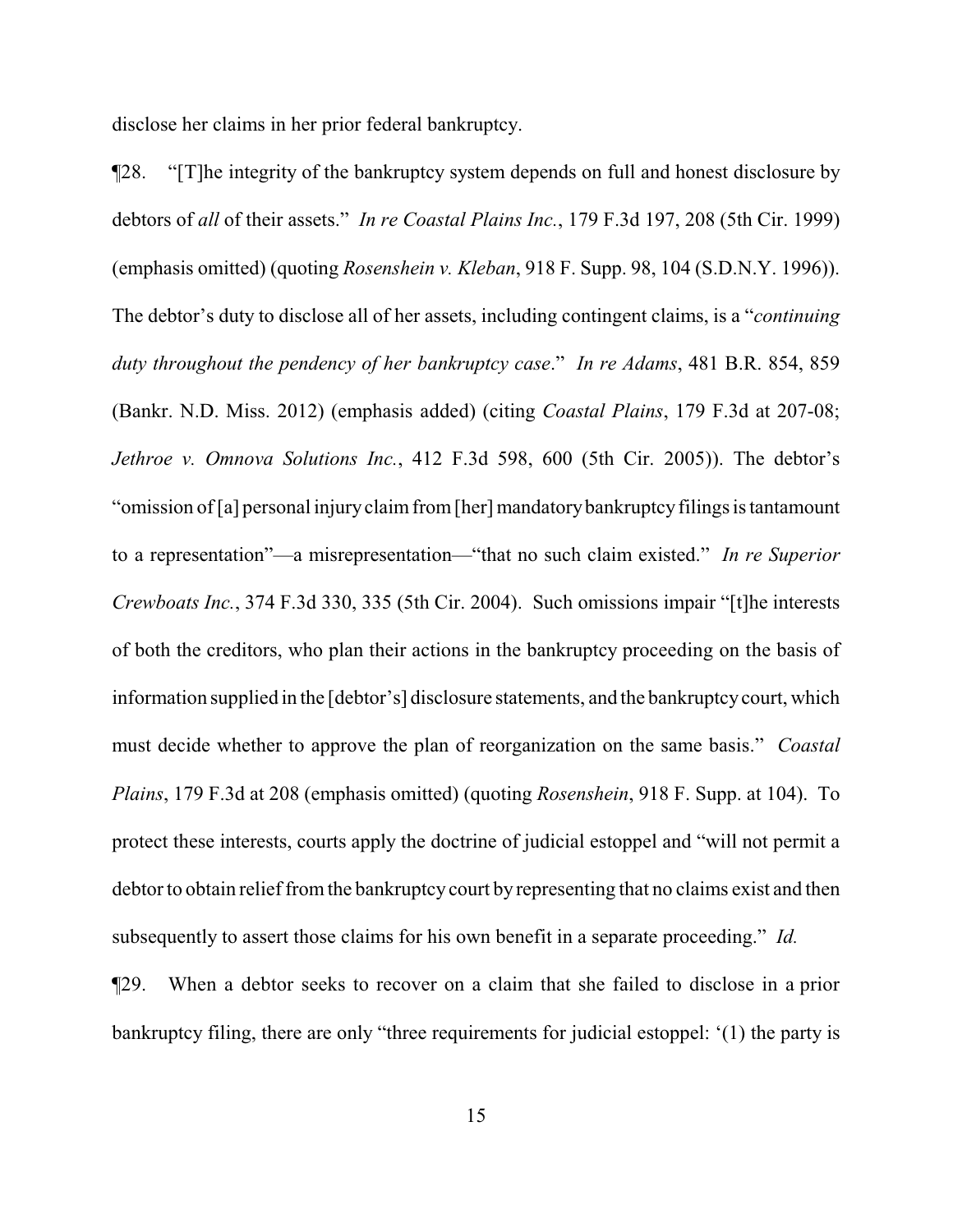judicially estopped only if its position is clearly inconsistent with the previous one; (2) the court must have accepted the previous position; and (3) the non-disclosure must not have been inadvertent.'" *Oliver*, 51 So. 3d at 207 (¶9) (quoting *Kirk*, 973 So. 2d at 991 (¶32) (quoting *Superior Crewboats*, 374 F.3d at 335)).<sup>5</sup> Here, because Adams had a continuing duty to disclose her claim to the bankruptcy court, her failure to disclose "impliedly represented that she had no such claim," which "is plainly inconsistent with her . . . assertion of the claim in state court." *In re Flugence*, 738 F.3d 126, 130 (5th Cir. 2013). In addition, when the bankruptcy court entered an order discharging Adams from bankruptcy, it effectively accepted her representation that she had made a full and complete disclosure of her assets. *See Superior Crewboats*, 374 F.3d at 330; *Tubbs v. Huntington Ingalls Inc.*, No. 1:06CV834HSO-JMR, 2011 WL 3891877, at \*6 (S.D. Miss. Aug. 29, 2011). Accordingly, the first and second requirements of judicial estoppel are satisfied.

¶30. As the circuit court correctly recognized, the only real issue in this case is whether Adams's non-disclosure was "inadvertent." "A debtor's non-disclosure is 'inadvertent' only when, in general, the debtor either lacks knowledge of the undisclosed claims *or* has no

<sup>5</sup> *Oliver* and *Kirk* appropriately applied federal caselaw to determine the preclusive effect of a debtor's failure to disclose a claim in federal bankruptcy proceedings. *See Superior Crewboats*, 374 F.3d at 334 & n.3; *Kamont v. West*, 83 F. App'x 1, 3 (5th Cir. 2003) ("We apply federal law where judicial estoppel is applied based on a debtor's failure to disclose assets in violation of the federal BankruptcyCode."); *Bailey v. Barnhart Interest* Inc., 287 S.W.3d 906, 910 (Tex. Ct. App. 2009) ("Because the [defendants] invoked judicial estoppel in the bankruptcy context, we apply federal law to determine whether the doctrine applies here."); 19 Wright, Miller & Cooper, *Federal Practice and Procedure* § 4514 (2d ed.) ("[F]ederal common law is truly federal law in the sense that, by virtue of the Supremacy Clause, it is binding on state courts" (footnotes omitted)).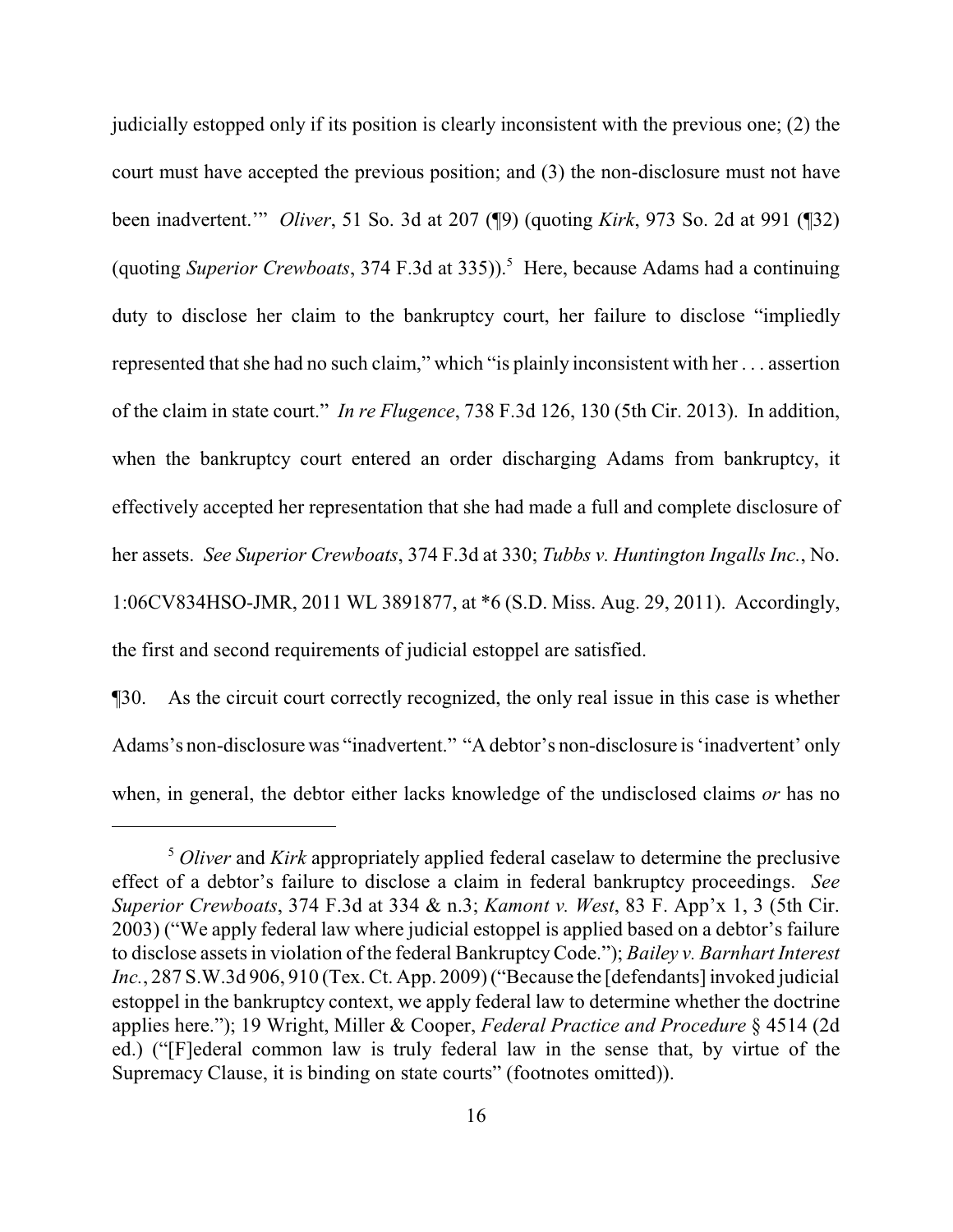motive for their concealment." *Kirk*, 973 So. 2d at 991 (¶35) (quoting *Superior Crewboats*, 374 F.3d at 335 (quoting *Coastal Plains*, 179 F.3d at 210)). Here, the evidence was clear that Adams had ample "knowledge" of her claim because Adams testified that she decided to talk to a lawyer about suing the defendants in 2004 or 2005, she actually hired a lawyer in March 2006, and she filed her initial complaint in May 2008—all well before she was discharged from bankruptcy by order dated March 31, 2009. *See Adams*, 481 B.R. at 857.

¶31. Because Adams had "knowledge" of her potential claim, the issue narrows further to whether she had a "motive for . . . concealment" of the claim. *Kirk*, 973 So. 2d at 991 (¶35). The Fifth Circuit rightly has observed that "the motivation sub-element is almost always met if a debtor fails to disclose a claim or possible claim to the bankruptcy court. *Motivation in this context is self-evident because of potential financial benefit resulting from the nondisclosure*." *Love v. Tyson Foods Inc.*, 677 F.3d 258, 262 (5th Cir. 2012) (emphasis added) (quoting *Thompson v. Sanderson Farms Inc.*, No. 3:04CV837-WHB-JCS, 2006 WL 7089989, at \*4 (S.D. Miss. May 31, 2006) (Barbour, J.)). The debtor's motive not to disclose is the same as her motive not to disclose any other asset. If the debtor does not disclose her claim, she may keep the net proceeds of any settlement or judgment for herself rather than pay her debts to creditors who are not repaid in full under the terms of her bankruptcy plan. This gives the debtor "an incentive to conceal her claims fromcreditors." *Jethroe v. Omnova Solutions Inc.*, 412 F.3d 598, 601 (5th Cir. 2005) (citing *Coastal Plains*, 179 F.3d at 210). ¶32. In this case, the unsecured debts that Adams was not obligated to repay under her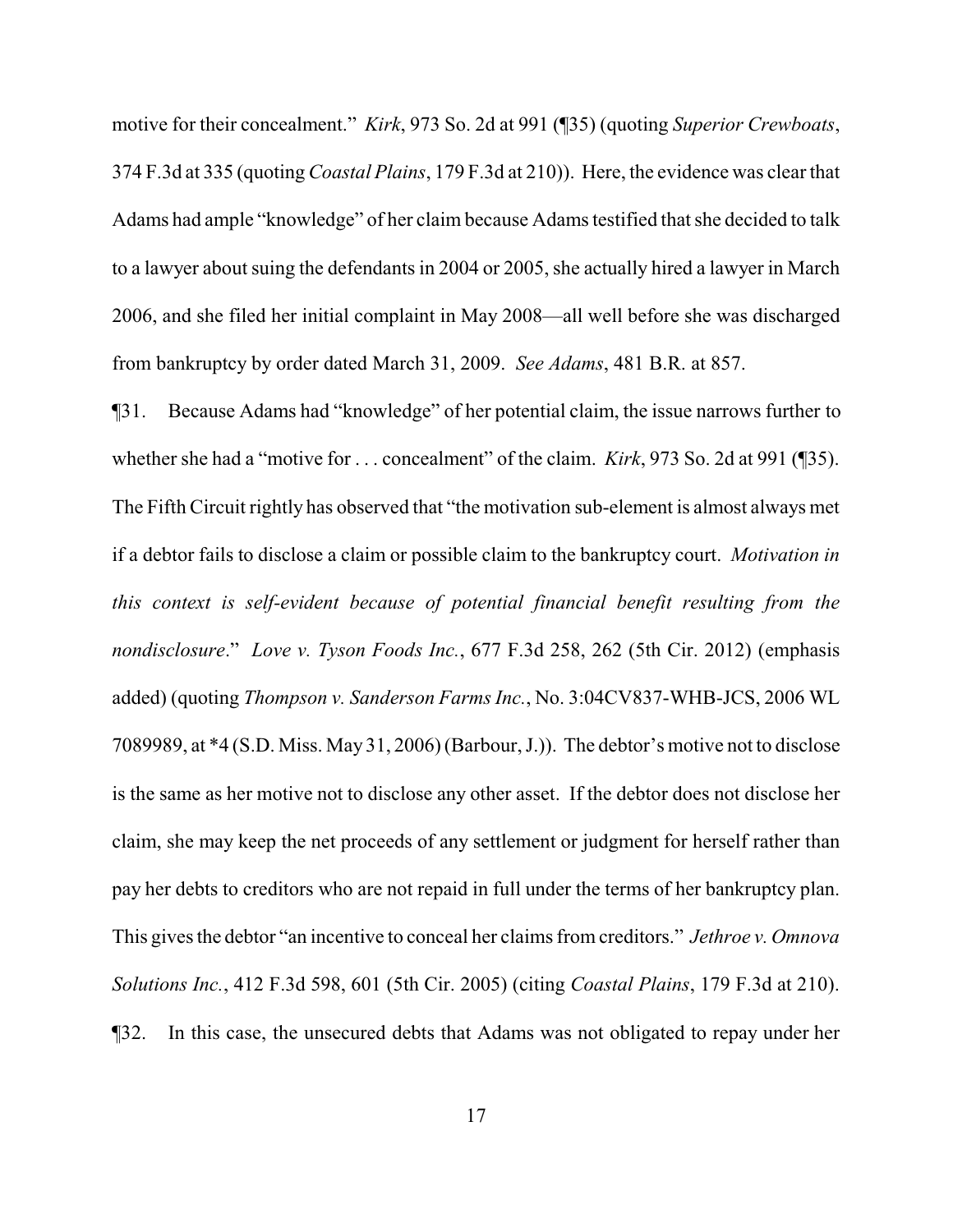bankruptcy plan are sufficient support for the circuit court's finding that her non-disclosure was "not inadvertent." Adams's self-evident motive not to disclose her claim satisfies the third and final requirement of judicial estoppel because the relevant question under *Kirk* is whether "the debtor . . . has *no* motive for . . . concealment.'" *Kirk*, 973 So. 2d at 991 (¶35) (emphasis added) (quoting *Superior Crewboats*, 374 F.3d at 335 (quoting *Coastal Plains*, 179 F.3d at 210)); *see Jethroe*, 412 F.3d at 601 (debtor had a "motive for concealment" because her bankruptcy confirmation plan did not require her to repay an unsecured debt of \$8,373). Accordingly, the circuit court's finding that all three requirements of judicial estoppel are met was not an abuse of discretion, and its ruling should be affirmed.<sup>6</sup>

¶33. The plurality argues that judicial estoppel should not apply despite Adams's evident motive not to disclose her debts, but the facts that the plurality highlights are not persuasive. For instance, the plurality gives Adams credit for moving to reopen her bankruptcy case before she "obtained a judgment" in state court. *Ante* at (¶16). However, Adams moved to reopen only because the defendants first discovered the bankruptcy and moved for summary judgment on that basis. "Allowing the debtor to back-up, re-open the bankruptcy case, and amend his bankruptcy filings, only after his omission has been challenged by an adversary, suggests that a debtor should consider disclosing personal assets only if he is caught

<sup>6</sup> In *Kirk*, we concluded, "*While we cannot be certain of Kirk's motivation*, we find there was sufficient evidence for the circuit court to conclude that Kirk's non-disclosure was not inadvertent and that Kirk notified the bankruptcy trustee only because the defendants forced his hand." *Kirk*, 51 So. 3d at 992 (¶38) (emphasis added). The same must be said here.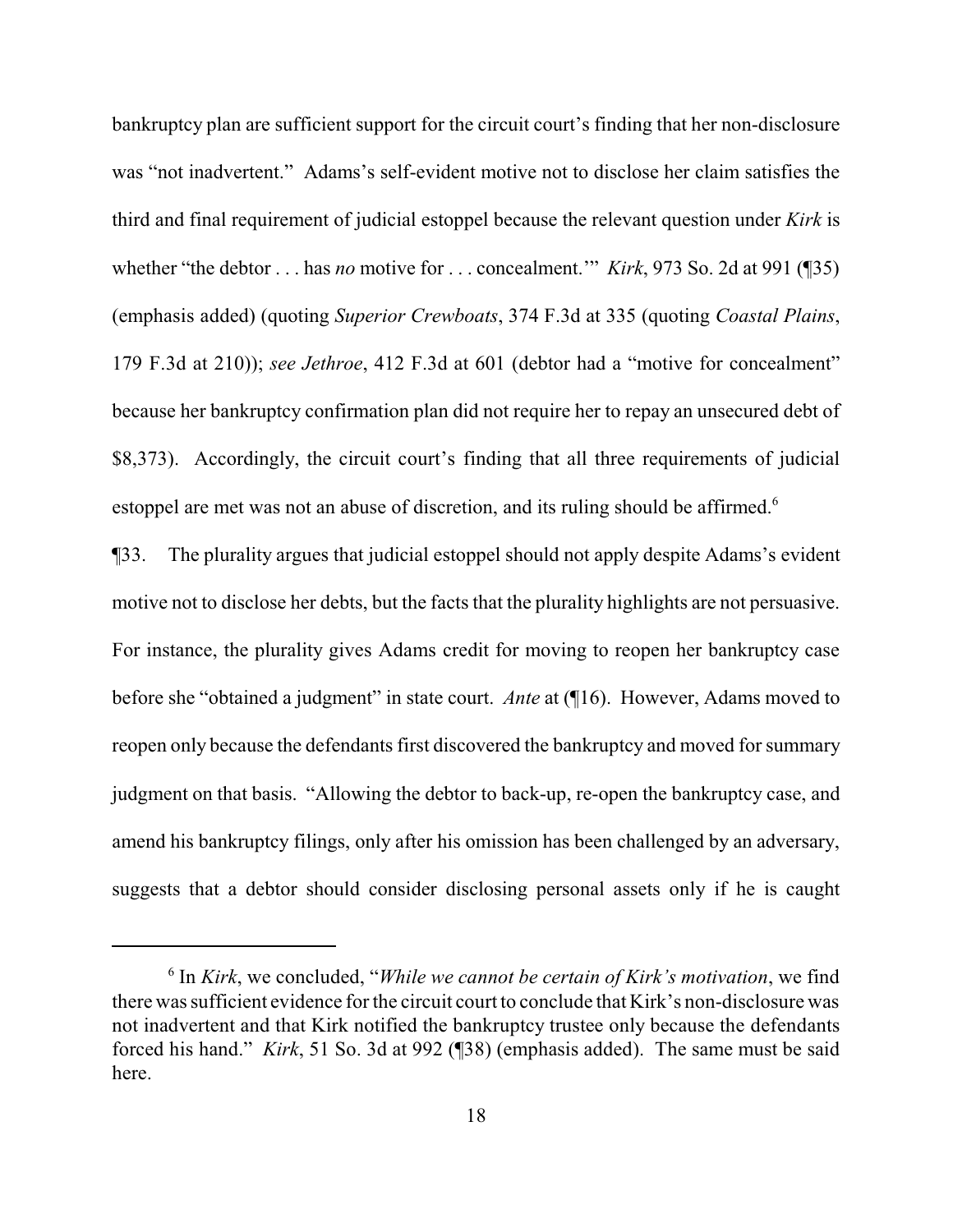concealing them." *Love*, 677 F.3d at 265-66 (quotation marks and brackets omitted) (quoting *Superior Crewboats*, 374 F.3d at 336 (quoting *Burnes v. Pemco Aeroplex Inc.*, 291 F.3d 1282, 1288 (11th Cir. 2002)). This is not the sort of full and complete disclosure that the bankruptcy system requires, and we should not "invite such abuses." *Id.*<sup>7</sup>

¶34. The plurality also finds it significant that Adams seeks to recover for her mother's injuries and death rather than for "her own personal cause of action." *Ante* at (¶17). This distinction might be relevant if Adams could argue that she "lack[ed] knowledge" of the claims because they were not her own personal claims. *Kirk*, 973 So. 2d at 991 (¶35). But as discussed above, that simply is not the case. Adams began contemplating the undisclosed claims years before she was discharged from bankruptcy, and actually filed the lawsuit more than ten months prior to the order granting her discharge. Because Adams's own testimony and actions clearly establish her knowledge of her claims, this distinction is irrelevant.

¶35. My final disagreement with the plurality opinion is that it seems to view the question as simply whether there is a "genuine issue of material fact" precluding summary judgment;

 $\frac{7}{1}$  Likewise, the trustee's decision to abandon the claim when it was first disclosed "well after the bankruptcy discharge is irrelevant to whether the judicial estoppel doctrine should apply." *Kaufman v. Robinson Prop. Grp. L.P.*, No. 2:07CV048-P-A, 2009 WL 3003261, at \*2 (N.D. Miss. Sept. 16, 2009) (Pepper, J.); *accord Superior Crewboats*, 374 F.3d at 335 (applying the doctrine despite the trustee's abandonment of the claim); *Robey v. Cleveland Sch. Dist.*, No. 2:12CV101–SA–SAA, 2013 WL 5775306, at \*3 (N.D. Miss. Oct. 25, 2013) (Aycock, J.) (same; collecting cases). The relevant question is whether Adams had a motive to conceal the claim when she failed to disclose it, not whether the trustee has an interest in pursuing it when it is brought to her attention post-discharge. As the bankruptcy court put it, "[t]he trustee's lack of knowledge [at the appropriate time] of Adams's state court cause of action does not provide Adams a 'safe harbor.'" *Adams*, 481 B.R. at 858.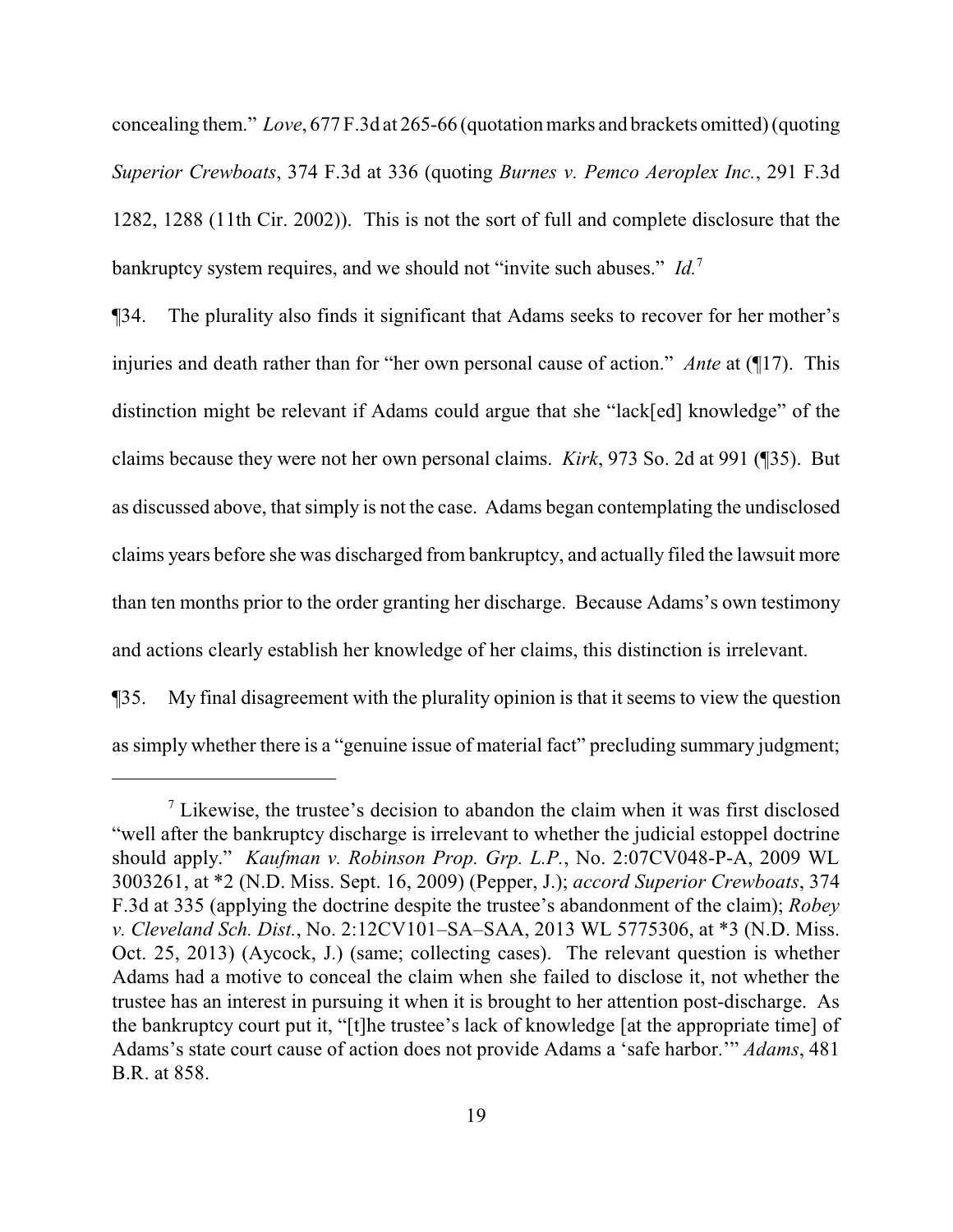having decided that such a factual dispute exists, the plurality implies that the issue of judicial estoppel should be decided at trial by a jury. However, whether the doctrine of judicial estoppel applies is a decision for the court, not the jury. "Judicial estoppel is designed to protect the integrity of the judicial system . . . ." *Oliver*, 51 So. 3d at 207 (¶9) (quoting *Kirk*, 973 So. 2d at 991 (¶31)). Our Supreme Court has also explained that "[j]udicial estoppel is a doctrine of law *applied by a trial court*." *Lone Star Indus. Inc. v. McGraw*, 90 So. 3d 564, 569-70 (¶18) (Miss. 2012) (emphasis added) (quoting *Miss. Power & Light Co. v. Cook*, 832 So. 2d 474, 482 (¶22) (Miss. 2002)); *see also New Hampshire v. Maine*, 532 U.S. 742, 750 (2001) ("[J]udicial estoppel is an equitable doctrine invoked by a court at its discretion." (quotation marks omitted)); *Thore v. Howe*, 466 F.3d 173, 178 (1st Cir. 2006) ("[W]hether to apply the judicial estoppel doctrine is . . . an issue for the court, not the jury, to decide."). The nature and purpose of the doctrine are such that the issue should be resolved by a court; whether the "integrity of the judicial system" is in need of protection is not an issue that a jury is well-suited to determine. Therefore, any suggestion that we can simply find "a genuine issue of material fact" and remand the case for a jury trial is a mistake; this Court must decide whether the circuit judge committed an abuse of discretion in his application of the doctrine to the facts of this case.<sup>8</sup>

<sup>8</sup> In *Mississippi Power & Light Co. v. Cook*, there was a brief discussion of the doctrine of judicial estoppel followed the statement that the plaintiff "explained his actions in the bankruptcy proceeding, and it was correctly left to the jury to determine his credibility." *Cook*, 832 So. 2d at 482 (¶22). The opinion's brief analysis of this issue is confusing, but it appears that the issue on appeal was an evidentiary one—namely, the circuit court's ruling that certain of the plaintiff's "bankruptcy documents could be used for